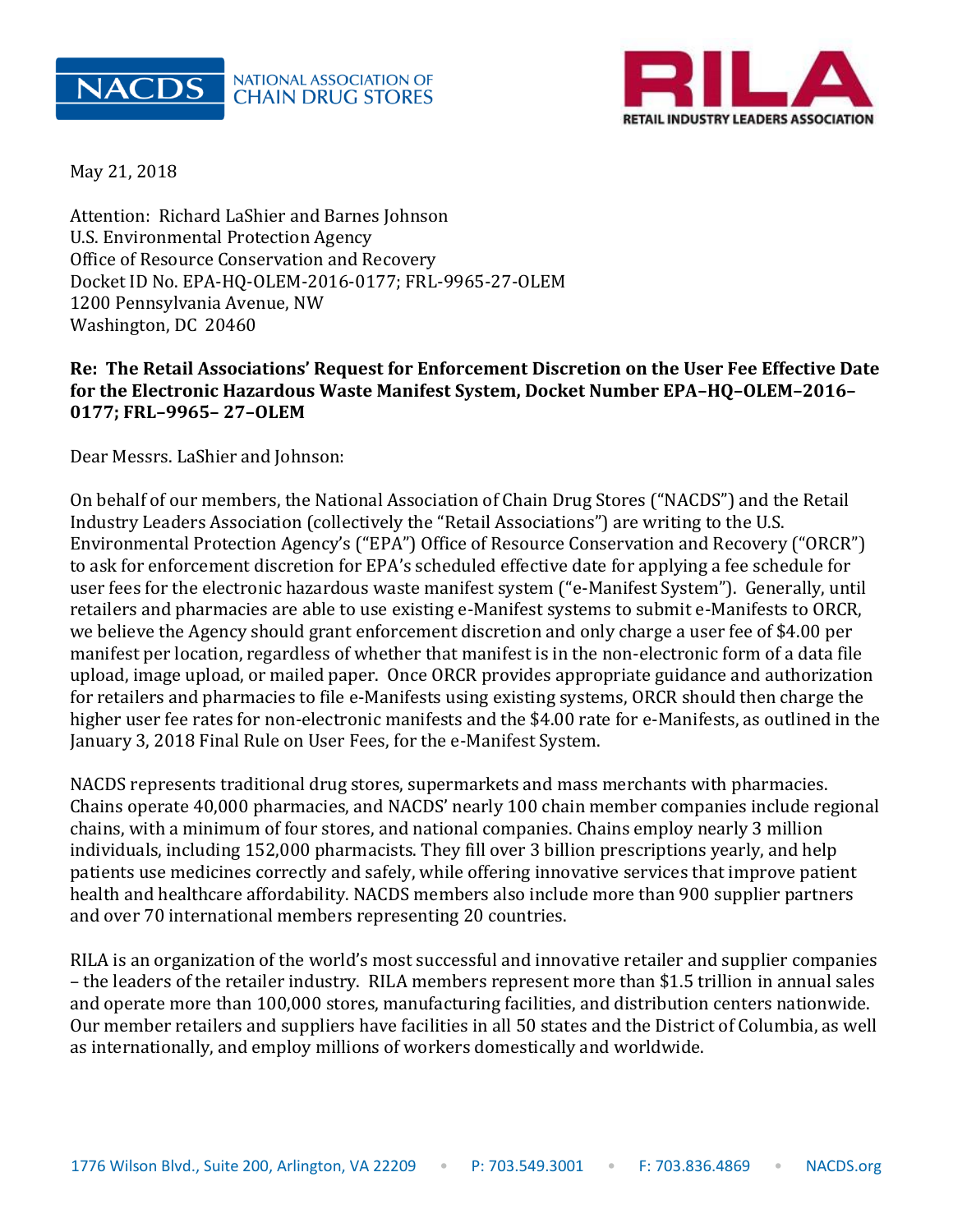On January 3, 2018, ORCR published a Final Rule establishing a timeline and methodology for assessing user fees for use of the e-Manifest system. Those fees range from an estimated \$4.00 fee per manifest per location for electronic manifests to an estimated \$20.00 fee per manifest per location for mailed paper manifests. The effective date of the user fees is June 30, 2018.

Despite a rapidly approaching effective date, the ORCR e-Manifest System is not yet fully functional. Accordingly, unless the system becomes fully functional in less than two months, retailers and pharmacies will be unable to file electronic manifests and pay the \$4.00 fee. Rather, they will be forced to submit their manifests non-electronically, incurring additional costs per manifest per location, paying as much as \$16.00 more per manifest per location than if the pharmacy or retailer had filed an e-Manifest.

Even if the e-Manifest System is fully functional by June 30, it is impractical and unreasonable to expect pharmacies and retailers to be ready to directly use ORCR's e-Manifest System to file e-Manifests. To do so would require treatment, storage, and disposal facilities ("TSDF") to submit massive amounts of retailer and pharmacy location-specific data to ORCR's e-Manifest system, a time consuming and unnecessary process that would take industry much longer than two months to complete. Instead, the more efficient and better course of action is to allow TSDFs to use their existing e-Manifest systems, with existing complete retailer and pharmacy location data, to submit e-Manifests to ORCR. This allows TSDFs to leverage existing systems with the same end result as directly using ORCR's e-Manifest System, the electronic submission of manifests to ORCR. Based on informal meetings between various stakeholders and ORCR staff, we understand that ORCR recognizes the great burden on stakeholders to force them to directly use ORCR's e-Manifest System, and that ORCR has no objection to industry using existing e-Manifest systems to submit electronic manifests.

Unfortunately, industry is unable to use their existing e-Manifest systems to file e-Manifests with ORCR and there is no reason to believe that this situation will change in the next two months. First, ORCR has yet to provide industry with programming instructions to allow industry to use existing e-Manifest systems to interface with ORCR's e-Manifest System. Second, ORCR has yet to communicate to industry an acceptable technical option for pharmacies and retailers to electrically sign e-Manifests in order to meet the electronic signature standards as set forth in the Cross-Media Electronic Reporting Rule ("CROMERR"). Presently, there is no lawful method for pharmacies and retailers to esign manifests for electronic submission. Without ORCR action on these two issues, pharmacies and retailers cannot submit e-Manifests using existing e-Manifest systems and are forced to use a nonelectronic method for filing e-Manifests with a corresponding higher user fee.

Members of the Retail Associations are ready to embrace the e-Manifest System. However, they need additional guidance and standards from ORCR to use existing e-Manifest systems to interface with ORCR's e-Manifest System. Given the need for ORCR action, the Retail Associations ask ORCR to delay fully implementing the e-Manifest fee schedule until ORCR is able to provide industry with complete programming instructions and a technical option for e-signatures that meets the CROMERR standard. Until that time and until industry has sufficient time to prepare for existing systems to interface with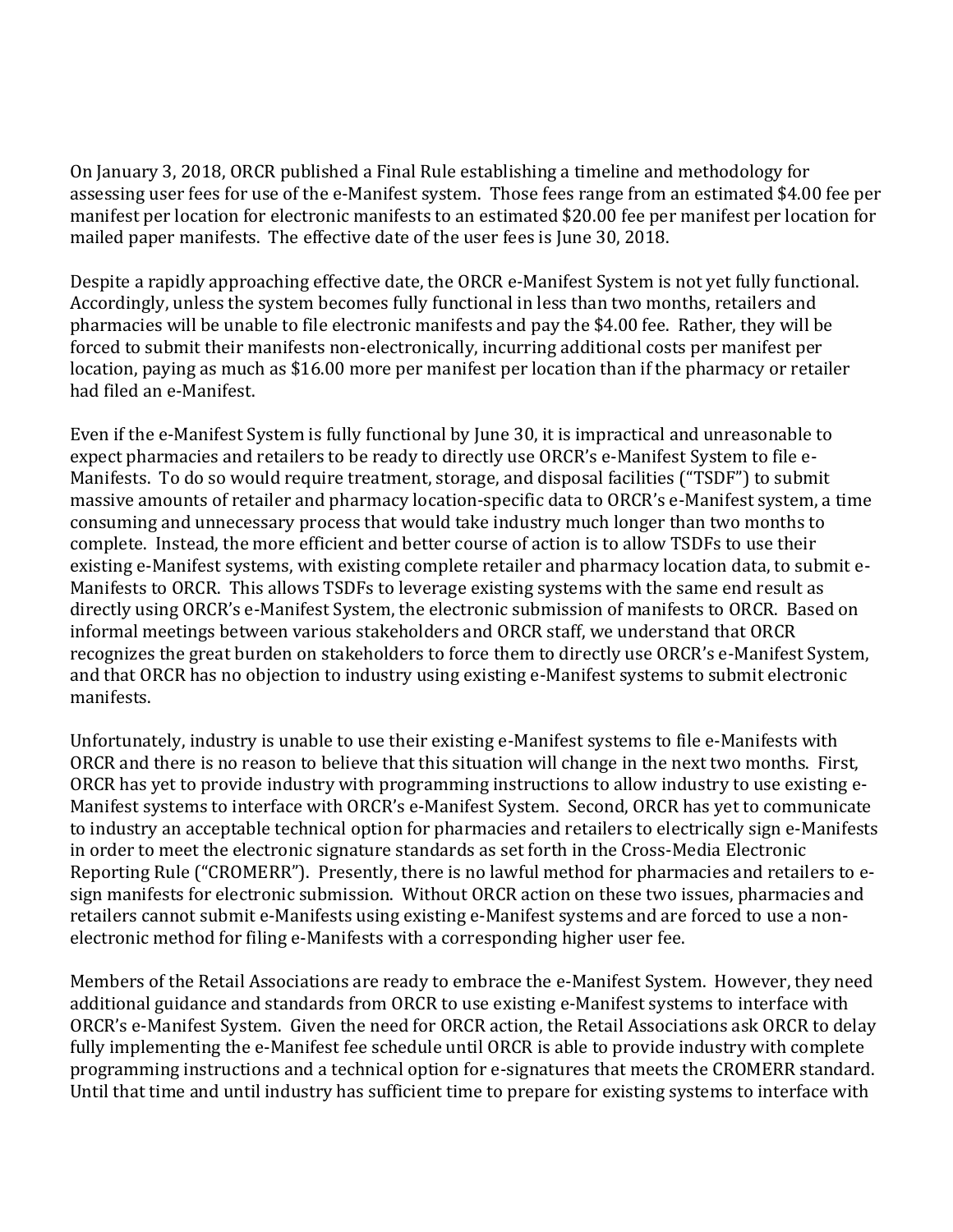ORCR's e-Manifest System, we ask that ORCR impose a single \$4.00 fee per manifest per location regardless of the form of that manifest. Even if a pharmacy or retailer is able to use data file uploads instead of e-Manifests, under the existing fee schedule, that pharmacy or retailer would be required to incur an additional \$3.00 fee per manifest per location. For a retailer or pharmacy with 10,000 stores and multiple manifests per store filed multiple times per year, the additional cost from being unable to file e-Manifests could be hundreds of thousands of dollars per year for that single pharmacy or retailer. Obviously, these costs are even higher if the pharmacy or retailer is forced to use mailed paper manifests, as those manifests carry an even higher fee than data file uploads.

EPA recognized the need for regulatory relief for retailers and pharmacies in the September 2016 publication of the "Strategy for Addressing the Retail Sector under RCRA's Regulatory Framework", which outlined measures that EPA was taking, or intended to take, to address retail sector issues. EPA also recognized the particular challenges for pharmacy retailers in the preamble of the Proposed Pharmaceutical Waste Rule. Without the regulatory relief from the Pharmaceutical Waste Rule, pharmacy chains often trigger Large Quantity Generator ("LQG") requirements due to very small amounts of nicotine replacement therapy wastes that are currently classified as acutely hazardous. Although they generate less than 1% of the hazardous waste manifested across all generators, retail chains have the largest amount of individual location sites, and consequently, the largest number of manifests. As discussed in comments on the e-Manifest Proposed Rule provided by the Environmental Technology Council, retailers generate very small amounts of waste that are often required to be manifested separately in order to meet disposal requirements. For example, separate manifests are needed for controlled substances to ensure compliance with Drug Enforcement Agency regulations. As a result, a typical pickup will have two to three manifests for less than 200 pounds of waste. These unique disposal and regulatory requirements, combined with pick-ups every 90 days across thousands of facilities, result in tens of thousands of manifests annually for retailers to ship very small quantities of waste. On this scale, the difference between a \$20 fee per manifest and a \$4 fee per manifest is material and should be a factor in EPAs decision to use enforcement discretion to delay fully implementing the manifest fee schedule.

In conclusion, we thank you for your consideration of our enforcement discretion request. We look forward to working with ORCR to implement a fully functional e-Manifest system in the future, once additional programming instructions are available, and a technical e-signature option is available that is CROMERR-compliant.

Sincerely,

Chris Swish

Christopher R. Smith, J.D., LL.M. Director of Federal Public Policy National Association of Chain Drug Stores